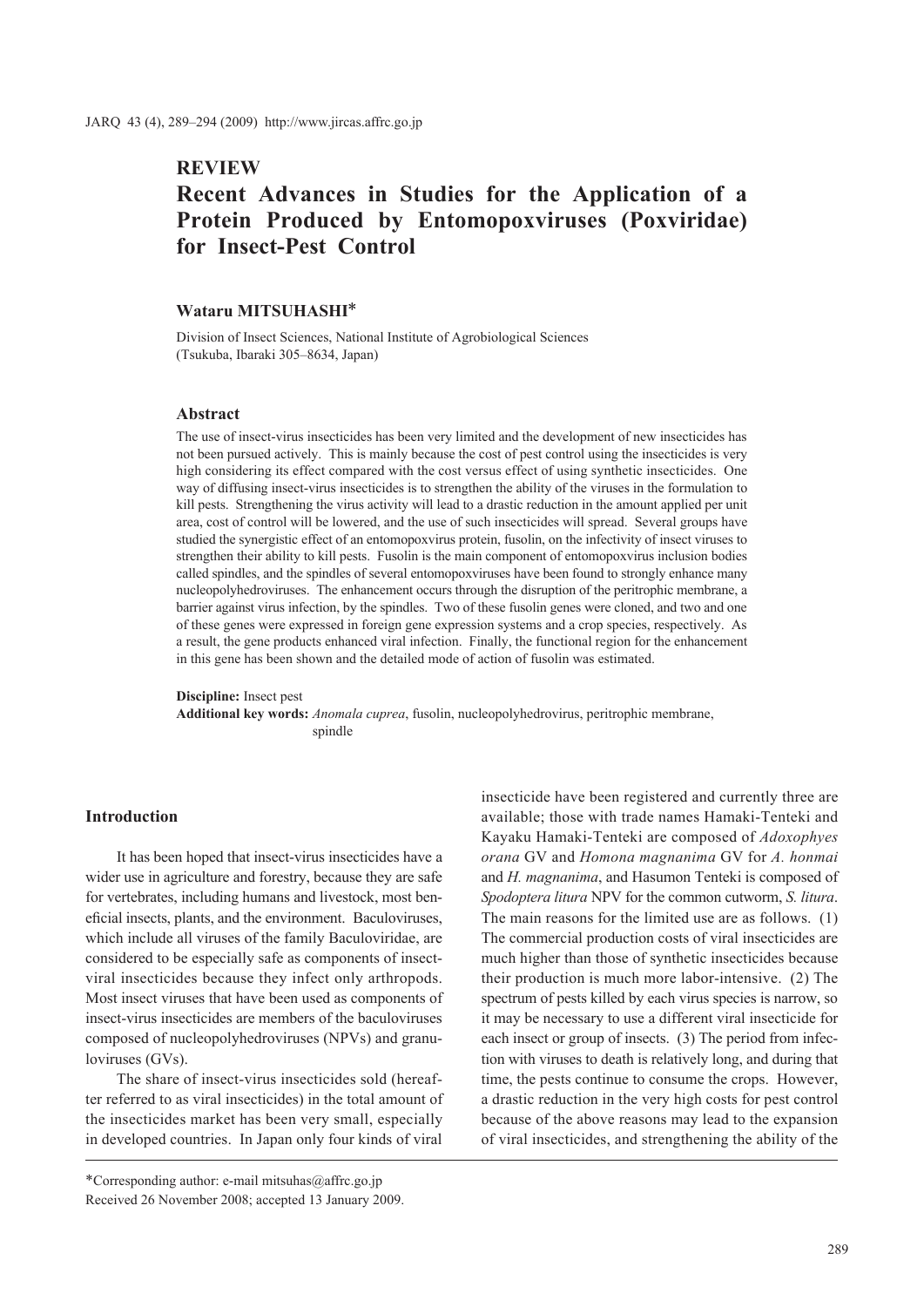viruses contained in the formulations to kill pests has been attempted. There are two major methods for strengthening the ability of the viruses. One is the use of recombinant baculoviruses constructed by introducing foreign genes that play roles in increasing the speed of killing and/or expanding the host range into the virus genome. However, no recombinant baculoviruses have been registered as viral insecticides owing to a lack of consensus on the use of such genetically modified organisms in fields. The second method is the use of synergistic agents that can enhance the peroral infectivity of viruses by oral administration, thereby reducing the amount of viruses needed per unit area. This could lower the costs of pest control with viruses and promote the use of viral insecticides. In fact, researchers have found more than 10 synergists from synthetic compounds and proteins of insect viruses. Moreover, natural synergists, in general, are likely to be less harmful to vertebrates and the environment than synthetic compounds.

This article reviews the studies on one synergist of viral insecticides, fusolin, which is a major constituent protein of paracrystaline structures (inclusion bodies) called spindles (Fig. 1A), produced by entomopoxviruses (EPVs). This study field arose in Japan and a group including me has extensively contributed to the advances in the field.

### **EPVs**

EPVs include all viruses of the subfamily Entomopoxvirinae in the family Poxviridae, and EPVs infect insects. The Entomopoxvirinae are subdivided into the following three genera: *Alphaentomopoxvirus* whose viruses infect Coleoptera, *Betaentomopoxvirus* whose viruses infect Lepidoptera and Orthoptera, and *Gammaentomopoxvirus* of Diptera. EPV virions are ovoid or brick-shaped (220–265 nm  $\times$  270–470 nm) and contain a large, linear, double-stranded DNA of 225-380 kbp. EPVs replicate mainly in the fat bodies of hosts and form two types of inclusion bodies, spheroids and spindles, in the cytoplasm of host cells (Fig. 1). Almost all EPVs form spheroids<sup>6</sup>. However, *Gammaentomopoxvirus* species and some *Betaentomopoxvirus* species do not form spindles. Very small spindles of some lepidopteran EPVs are occluded in spheroids<sup>1,2,</sup> although those of coleopteran EPVs are not occluded<sup>6</sup>. The major constitutive protein of the spheroids is spheroidin. Spheroids contain virions $^{19}$  (Fig. 1C), whereas the spindles do not. In fields, spheroids may play a role in the protection of virions against sunlight (ultraviolet radiation) and high temperature<sup>1</sup>, and the function of spindles may be to enhance EPV infectivity $11,14,21,22$ .

### **Enhancement of virus infectivity by spindles**

The first study concerning this field, i.e. the enhancement of virus infection by the protein from EPVs, was reported from Japan as mentioned above by Xu & Hukuhara (1992)25. They reported that the infectivity of *Pseudaletia unipuncta* NPV (PuNPV) in *P. separata* larvae (Lepidoptera) was strongly enhanced by peroral administration of the spheroids from *Pseudaletia separata* EPV (PsEPV) or a solution of the spheroids. The viruses were administered in a status occluded by polyhedra.

Mitsuhashi et al.  $(1998)^{13}$  found that spindles of an EPV isolated from the scarabaeid beetle *Anomala cuprea* (AcEPV), but not the spheroids, strongly enhanced the infectivity of the polyhedra of *Bombyx mori* NPV (BmNPV)



#### **Fig. 1.** *Anomala cuprea* **entomopoxvirus inclusion bodies**

A: Spindles. B: Spheroids. C: Sectional view of the spheroid. The arrow indicates a virion. The virion shows the characteristics of genus *Alphaentomopoxvirus*, in which the core is uniconcave. Bars in A and B indicate 10 μm and that in C, 1 μm.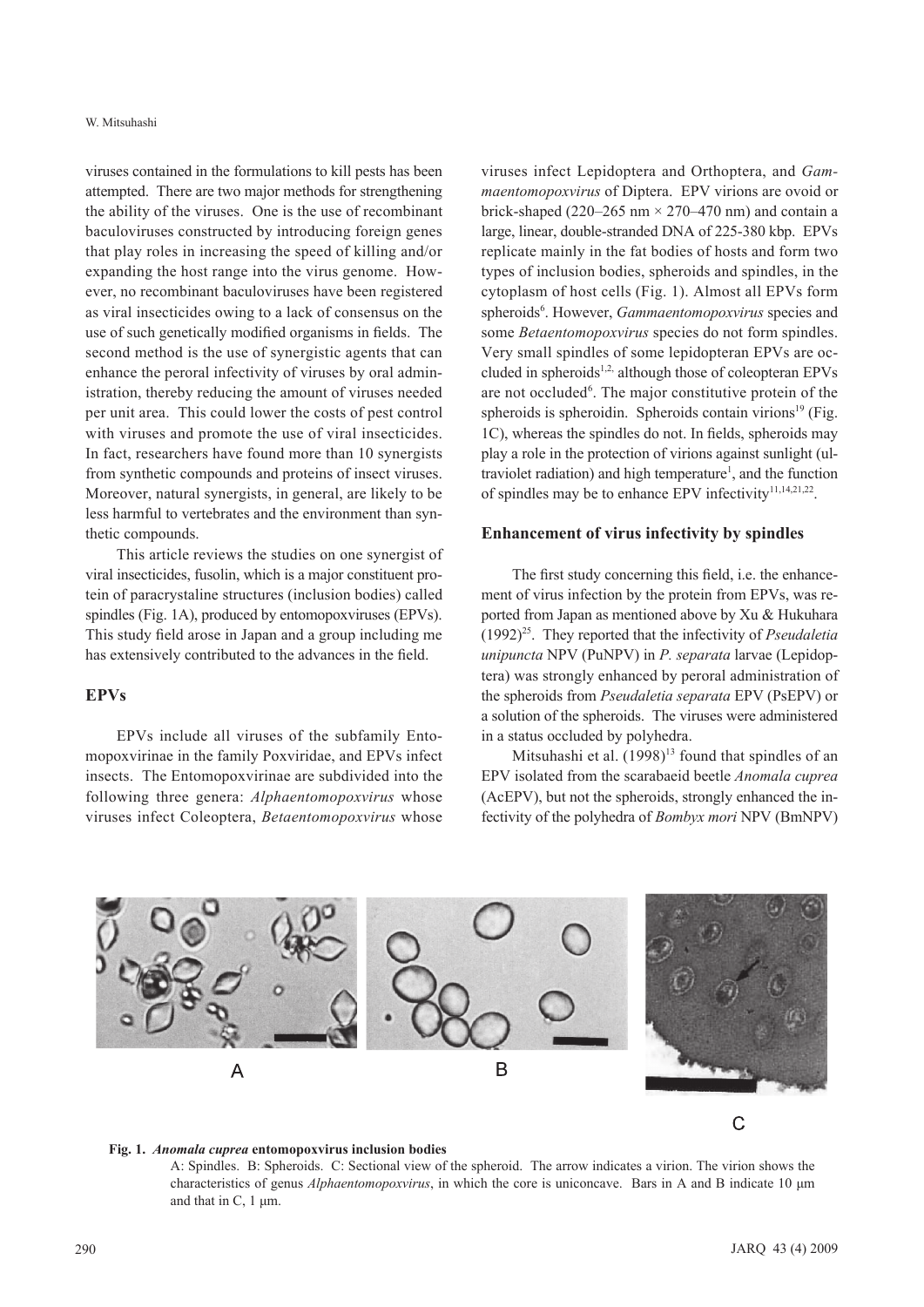Entomopoxvirus Protein for Application to Insect-Pest Control

in *B. mori* larvae (Fig. 2, Table 1). Wijonarko & Hukuhara  $(1998)^{24}$  also showed that not only the spheroids of PsEPV but also its spindles and virions enhanced the infectivity of PuNPV polyhedra in *P. separata* larvae. Furthermore

several reports have shown that AcEPV or *Helicoverpa armigera* EPV spindles enhanced the infectivity of the polyhedra of other NPV species<sup>3,20</sup>.

Based on bioassays using AcEPV spheroids and its



**Fig. 2.** *Bombyx mori* **larvae at 5 days after the termination of the administration of** *Bombyx mori* **nucleopolyhedrovirus (BmNPV) polyhedra with or without** *Anomala cuprea* **entomopoxvirus (AcEPV) spindles**

Twenty third-instar larvae were group-administered with BmNPV polyhedra with or without AcEPV spindles in an artificial diet, and the diet was consumed completely. The average numbers of BmNPV polyhedra and AcEPV spindles consumed by each larva were as follows. Left dish: polyhedra, 10; spindles;  $2.5 \times 10^6$ . Right: polyhedra alone,  $1 \times 10^5$ . Twenty larvae in each group were then transferred to a dish containing fresh artificial diet. All of the larvae fed with spindles died, and most darkened and were difficult to recognize in the image. Conversely, most of the larvae fed polyhedra alone remained alive and were clearly recognizable.

| Inoculum                                        |                                                      | No. of dead larvae $(N = 20)^a$             |    |    |                |                                                                                                 |                |    | Log $LD_{50}^{\ b}$ |
|-------------------------------------------------|------------------------------------------------------|---------------------------------------------|----|----|----------------|-------------------------------------------------------------------------------------------------|----------------|----|---------------------|
|                                                 | °C at which<br>spindles were<br>heated<br>for 30 min | No. of BmNPV polyhedra inoculated per larva |    |    |                |                                                                                                 |                |    |                     |
|                                                 |                                                      | $\theta$                                    |    |    |                | $1 \times 10^1$ $1 \times 10^2$ $1 \times 10^3$ $1 \times 10^4$ $1 \times 10^5$ $1 \times 10^6$ |                |    |                     |
| <b>BmNPV</b><br>polyhedra alone                 |                                                      | $\overline{0}$                              | nt | nt | $\overline{0}$ | $\overline{0}$                                                                                  | $\overline{4}$ | 12 | $> 5.70 \pm 0.29$   |
| Spindles<br>combined<br>with BmNPV<br>polyhedra | 95                                                   | $\overline{0}$                              | 20 | 20 | 20             | 20                                                                                              | $nt^c$         | nt | $< 0.50 \pm 0.00$   |
|                                                 | 85                                                   | 0 <sup>d</sup>                              | 19 | 20 | 20             | 20                                                                                              | nt             | nt | $< 0.55 \pm 0.10$   |
|                                                 | 75                                                   | $\overline{0}$                              | 20 | 20 | 20             | 20                                                                                              | nt             | nt | $< 0.50 \pm 0.00$   |
|                                                 | No heating                                           | $\overline{0}$                              | 19 | 20 | 20             | 20                                                                                              | nt             | nt | $< 0.55 \pm 0.10$   |

**Table 1. Degree of the enhancement of the infectivity of** *Bombyx mori* **nucleopolyhedrovirus (BmNPV) in** *B.mori* **(C146 × N137) larvae by** *Anomala cuprea* **entomopoxvirus spindles and the stability of their activity against heating**

<sup>a</sup>: N means the number of larvae tested in each treatment of larvae.

<sup>b</sup>: Log LD<sub>50</sub> was expressed by the 95 % confidence limit of the Spearman-Kärber method (Finney, 1964)<sup>4</sup>.

<sup>c</sup>: Not tested.

d : No. of tested larvae was 19 in this treatment of larvae (inoculum; spindles heated at 85 °C without polyhedra).

Each spindle sample was heated in a water or block bath (block bath for 95 °C only).

The number of spindles inoculated perorally per third-instar larva of the first day, i.e., day 0, was  $1\times10^6$ .

Different from the bioassays shown in Fig.2, larvae were individually inoculated and individually reared after the inoculation.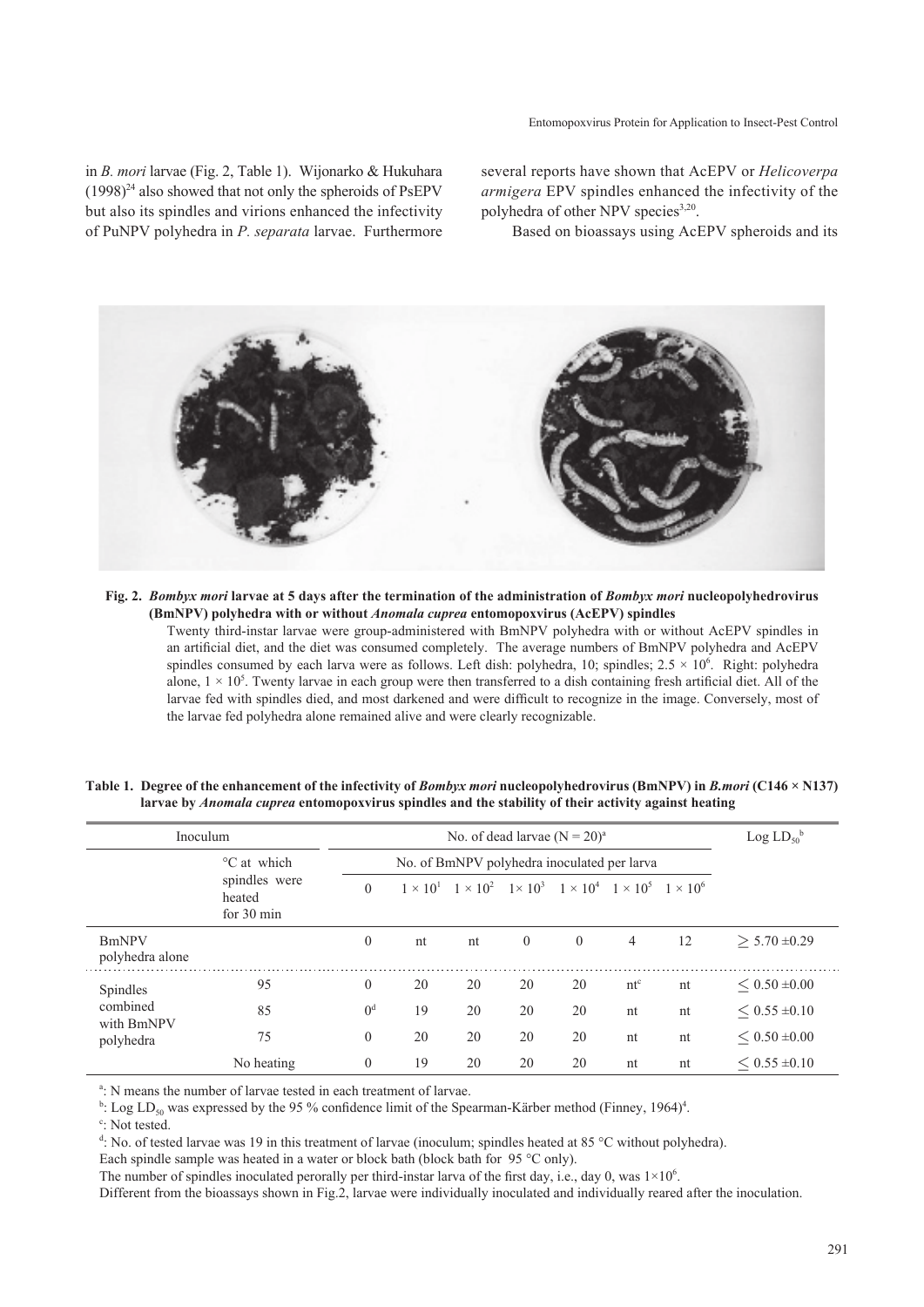spindles, EPV spindles have been demonstrated to enhance its infectivity, and facilitating EPV infection is thus thought to be the natural biological function of the spin $dles^{11,14,21,22}$ 

NPVs have another phenotype of virions, a non-occluded virus (budded virus) (NOV). NOVs are not occluded by polyhedra and are rarely infectious through the insect midgut when administered perorally. However, Furuta et al. (2001)<sup>5</sup> showed that NOVs of BmNPV (both of wild type NPV and polyhedrin-negative recombinant NPV) become highly infectious perorally to *B. mori* larvae when administered with AcEPV spindles. This finding suggests that spindles could be a strong tool for mass-production biofactories using the recombinant viruses. This is because inoculating these recombinant viruses perorally reduces greatly the amount of labor substantially compared with that in the conventional inoculation method that is to inject the viruses into host hemocoel one by one.

The enhancement of NPV infectivity by AcEPV spindles is highly stable against various abiotic factors such as high temperature, ultraviolet radiation, formaldehyde, ethyl alcohol, and the bactericide benzalkonium chloride<sup>17</sup>. For example, AcEPV spindles retain high activity even after being heated at 95°C for 30 min (Table 1), while synergistic activity of *Pseudaletia unipuncta* GV granules for NPV infectivity was lost by heating them at 85°C for 10 min23. This nature of the spindles is a desirable trait as a synergist of viral insecticides.

### **Mode of action of infectivity enhancement**

The conformation of normal peritrophic membrane (PM), which is an acellular, tube- or bag-like membrane lining the midgut lumen and extending from the anterior midgut to the hindgut, in *B. mori* appeared to physically prevent the passage of BmNPV to a considerable degree<sup>16</sup>, and the PM of *B. mori* larvae was disintegrated by administering  $AcEPV$  spindles<sup>15</sup>. Thus the disintegration of the PM is thought to be one mode of action by which EPV spindles enhance NPV infectivity. Furthermore, the PM of *A. cuprea* larvae was disrupted by feeding of AcEPV spindles, thereby facilitating infection of the host's midgut by the  $EPV<sup>14</sup>$ . This strongly suggests that the mode of action of the enhancement of viral infection is similar in NPV and EPV infections. Hukuhara & Wijonarko  $(2001)^{10}$  and Hukuhara et al.  $(2001)^9$  showed that an enhancing factor called EF (namely PsEPV fusolin) enhanced the fusion between PuNPV virions and cultured insect cells derived from hemocytes, and speculated that the infection of *P. separata* larvae by the NPV was enhanced due to the enhanced fusion of the virions to the midgut cells mediated by the EF. Thus, this enhanced fusion may be another

mode of action of the spindles (fusolin) by which NPV infection is enhanced; further studies are required to investigate whether this phenomenon occurs *in vivo*.

#### **Analyses of fusolin**

The EF in PsEPV spheroids that enhances the infectivity of PuNPV was reported to be a 38-kDa glycoprotein<sup>26</sup>. The gene that codes for the EF was cloned from the PsEPV genome and it turned out to be the PsEPV fusolin gene7 . Furthermore, AcEPV fusolin was cloned and its nucleotide sequence was determined<sup>18</sup>. In fusolins from different various EPVs, their determined nucleotide sequences and deduced amino acid sequences were reported, but there have not been reports concerning the presence or absence of the ability of the fusolins or spindles to enhance virus infectivity $12$ .

Fusolins vary from about 340 to 390 amino acid residues, and the N-terminus (about 15-20 aa residues) is a signal peptide that is cleaved from the protein to produce the mature form<sup>12</sup>. This cleavage suggests that fusolin moves to the endoplasmic reticulum and crystallizes there.

My group has identified the region of AcEPV fusolin, which is involved in the viral enhancing activity by assaying the activity of various AcEPV fusolin mutants using a bioassay system including BmNPV and *B. mori* larvae<sup>22</sup>. Namely, the N-terminal region (ca. 250 amino acid residues from the N-terminus of a translated form) containing a signal peptide is essential for the activity and N-glycosylation is important; the rest of the fusolin is non-essential. It was found that the N-terminal region binds to chitin *in vitro* and that glycosylation is important for chitin binding22. This essential region contains some conserved regions among fusolins and GP37s of baculoviruses, and the regions constitute a chitin-binding domain. This domain has been specifically classified into chitin-binding domain 3 (InterPro database). Therefore this domain should bind to chitin, and this binding should be associated with PM disruption, since one main component of the PM is chitin. In addition, the non-essential region is easily eliminated by serine protease(s) in insect digestive juice, whereas the essential region is more stable, and the glycosylation is required for the stability of the N-terminal region<sup>22</sup>. A diagram of the structure of AcEPV fusolin showing the functional region is illustrated in Fig. 3.

### **Developing efficient production-methods of fusolin for its practical use**

It is not necessarily a good method to use host insects for the mass production of fusolin. Such production is usually very labor-intensive, because the approach requires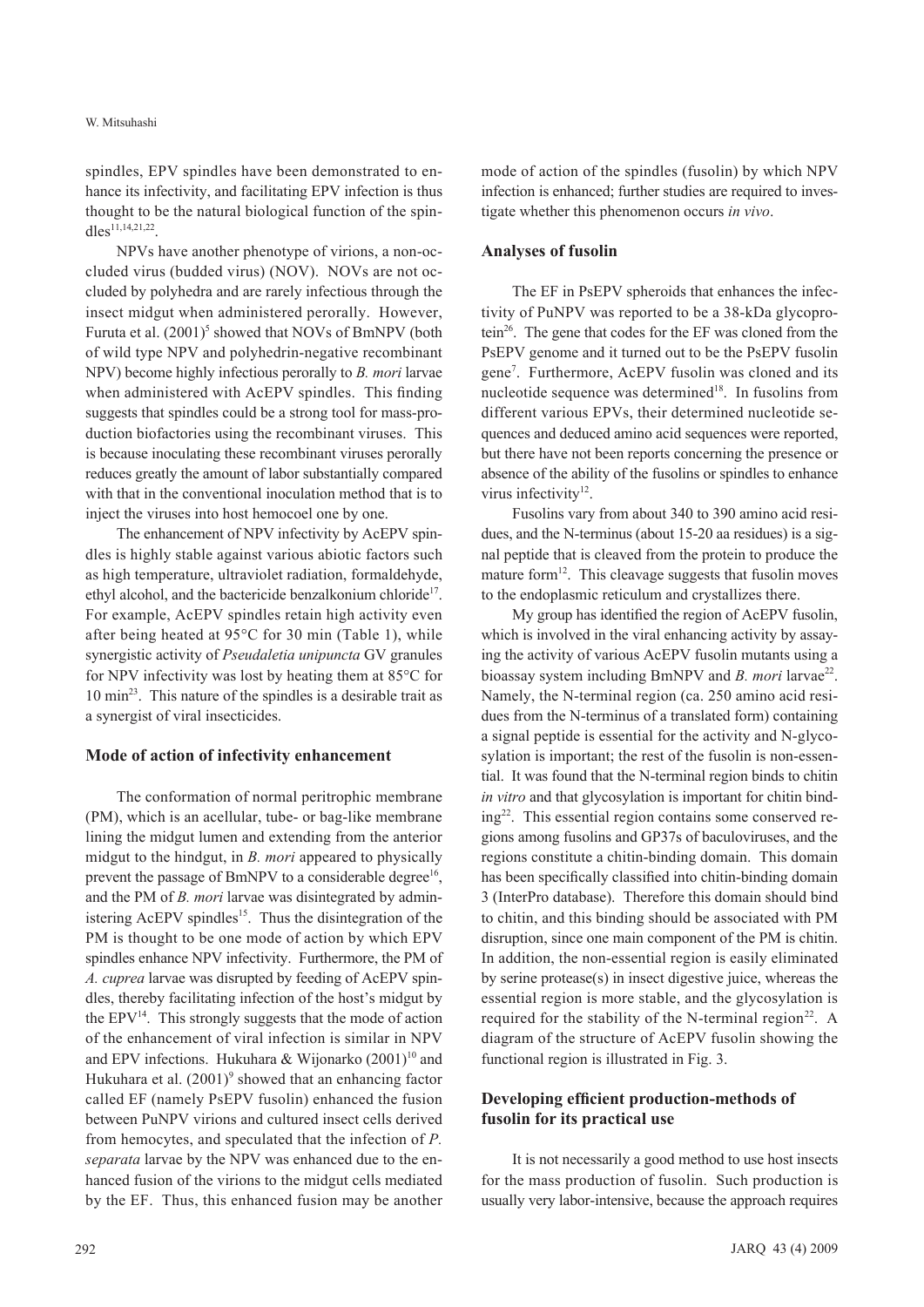

**Fig. 3. Structure of** *Anomala cuprea* **entomopoxvirus fusolin**

The carbohydrate chain is important for the enhancing-activity. Essential region for activity; this region can bind chitin, suggesting the mechanism of the disruption of the peritrophic membrane (see text). Dispensable region for activity; this region is easily digested in an insect midgut juice. aa: amino acid.

mass-rearing of insects followed by protein purification, and this increases production costs. Thus, an alternative method, i.e. the use of other organisms that require less labor and time to rear or culture, or *in vitro* production, is needed for the practical production of the protein. The use of crop plants in fields, into which the gene was introduced and in which the expression of the protein occurs, is another potential method, since it merits the omission of preparing the protein as an additive of viral insecticides.

Hukuhara et al. (1999)<sup>8</sup> introduced a fusolin gene isolated from PsEPV into rice cultivars and observed approximately a 360-fold enhancement of PuNPV infectivity in *P. separata* larvae that were fed on the transgenic plants containing the fusolin. Furthermore, Hukuhara et al.  $(2001)^9$  expressed a PsEPV fusolin gene that had been introduced into *E. coli*, and it was found that the protein produced by this gene enhanced PuNPV infection in *P. separata* larvae by nearly 270-fold. My group has expressed the AcEPV fusolin gene in a baculovirus foreign gene expression system, and found that the resulting protein enhanced BmNPV infection of *B. mori* third-instar larvae by about 320-fold, but the degree of the enhancement appeared higher in the case of second instar larvae<sup>22</sup>. Furthermore, the enhancement of the infectivity of AcEPV by AcEPV fusolin produced by a baculovirus expression system was observed in *A. cuprea* larvae<sup>22</sup>. The degrees of infectivity enhancement by the alternative methods were markedly lower in many cases than those achieved using spindles. From the practical perspective, it is important to elucidate the cause of this phenomenon.

### **Conclusion**

There are some pests whose infection by NPVs is not affected by the disruption of the PMs by tinopal. It is a possibility that these species possess larger pores than

NPVs in the PMs, and thus the PMs do not act as a barrier against  $NPVs^{16}$ . In contrast, the PMs of most pests may play a role in preventing the passages of NPVs through the PMs to a considerable degree, and thus fusolin may be available as a synergistic agent for many kinds of viral insecticides.

As described above, a reduction in the use of synthetic pesticides in the field has been anticipated to have benefits for human health and the prevention of environmental pollution, and viral insecticides are promising tools as alternatives to synthetic pesticides. It is not clear if popular use of recombinant insect viruses that show a strong ability to kill pests will be realized in the near future. Therefore, it is important to continue intensive research to produce practical synergistic viral proteins, such as fusolin, and the most important theme may be to develop efficient production methods of fusolin for its practical use.

### **Acknowledgments**

I thank my colleagues, especially Mamoru Sato, Yoji Furuta, Hiromu Kawakita, Hitoshi Saito, Kazuhisa Miyamoto and Ritsuko Murakami, for their collaboration with me in the studies described here.

### **References**

- 1. Arif, B. M. (1995) Recent advances in the molecular biology of entomopoxviruses. *J. Gen. Virol.,* **76**, 1–13.
- 2. Bird, F. T. (1974) The development of spindle inclusions of *Choristoneura fumiferana* (Lepidoptera: Tortricidae) infected with entomopox virus. *J. Invertebr. Pathol.,* **23**, 325–332.
- 3. Chakraborty, M., Narayanan, K. & Sivaprakash, M. K. (2004) *In vivo* enhancement of nucleopolyhedrovirus of oriental armyworm, *Mythimna separata* using spindles from *Helicoverpa armigera* entomopoxvirus. *Indian J.*